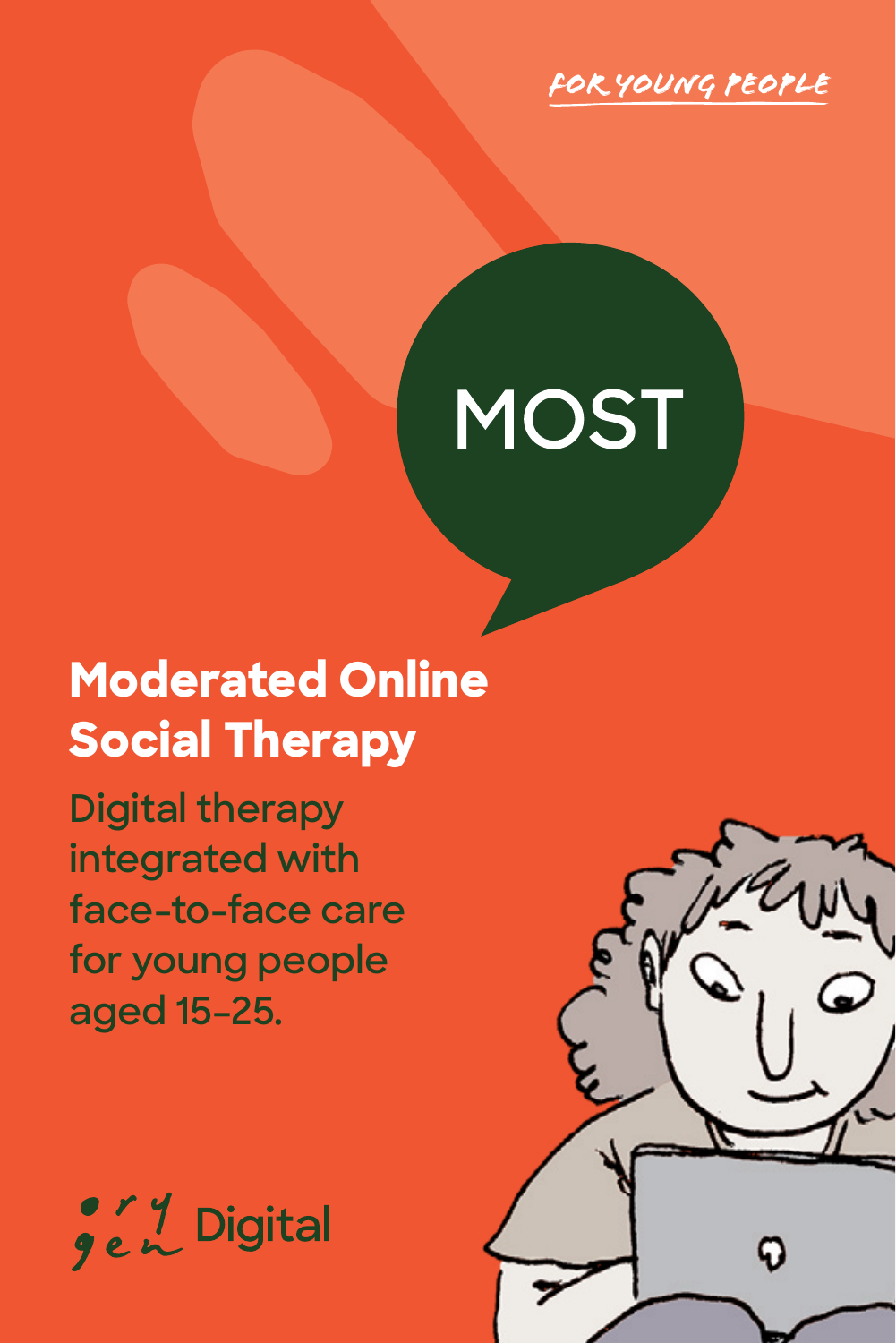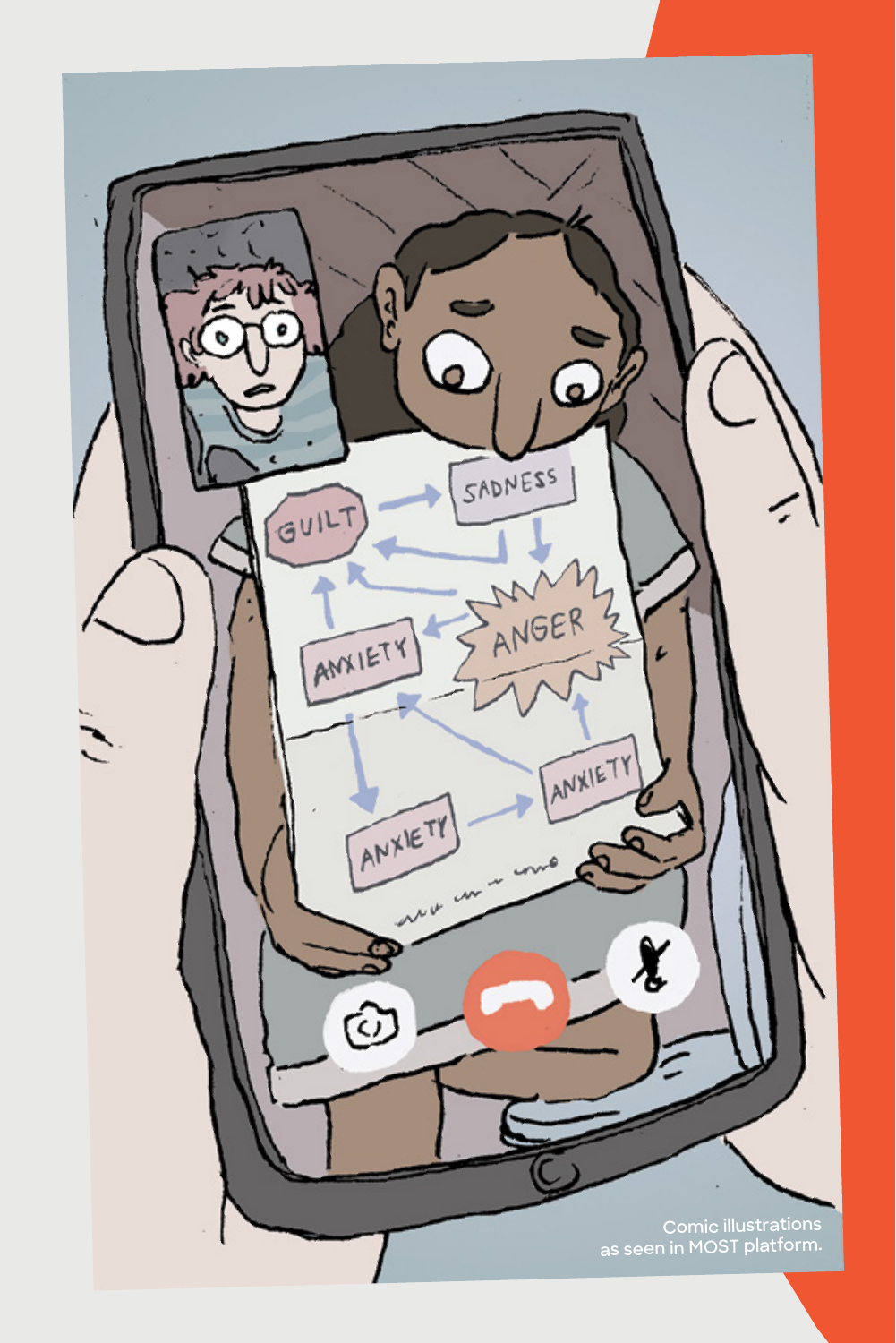## **ON MOST YOU CAN:**

**Learn about your thoughts and feelings Feel calmer and more focussed Identify your strengths and values Build your support network Seek help when you need it**

> *"***I think it is truly life changing. Having so many options to get help all in the one place is amazing.***"*

> > $\boldsymbol{\mathsf{Q}}$

**MOST USER**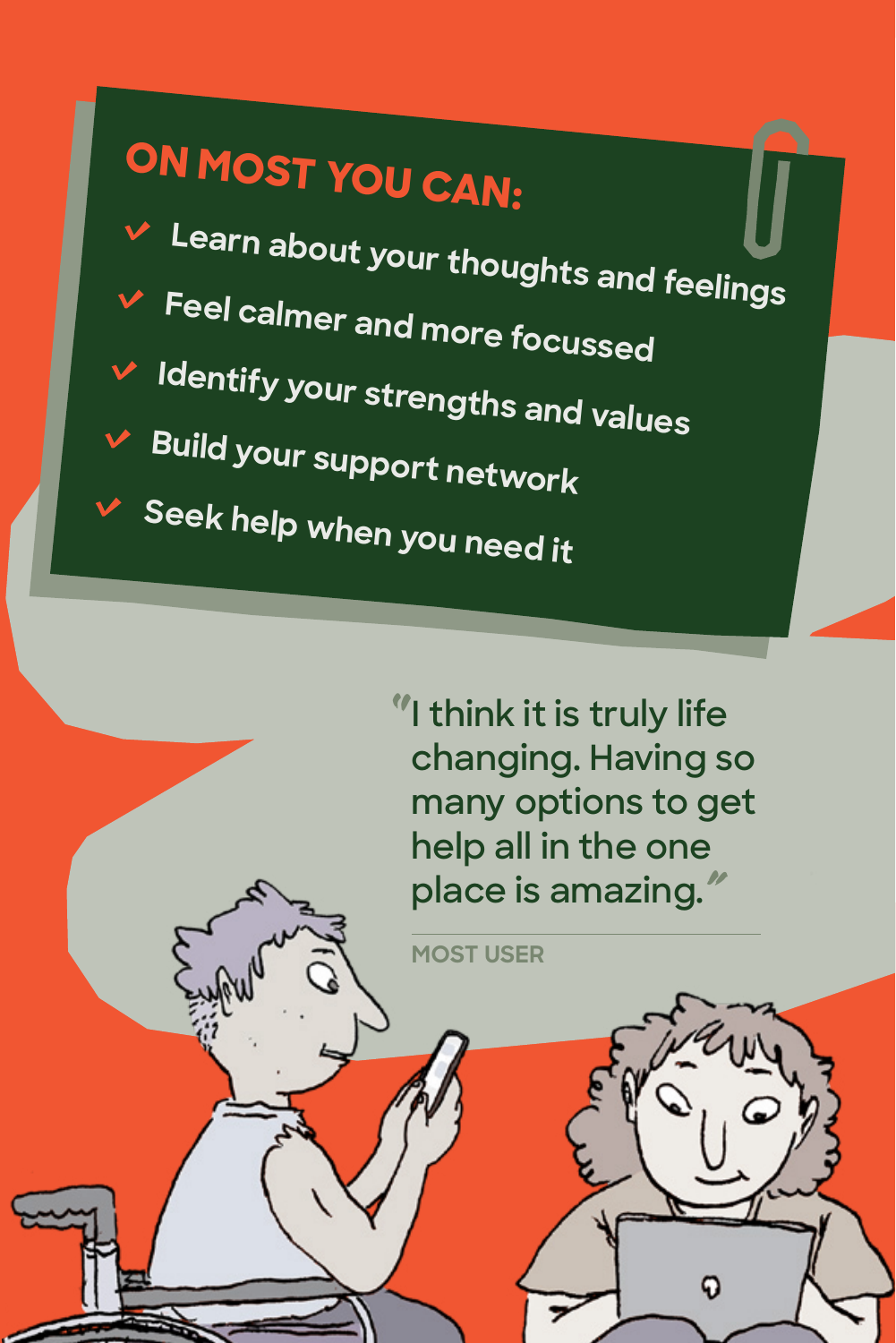

P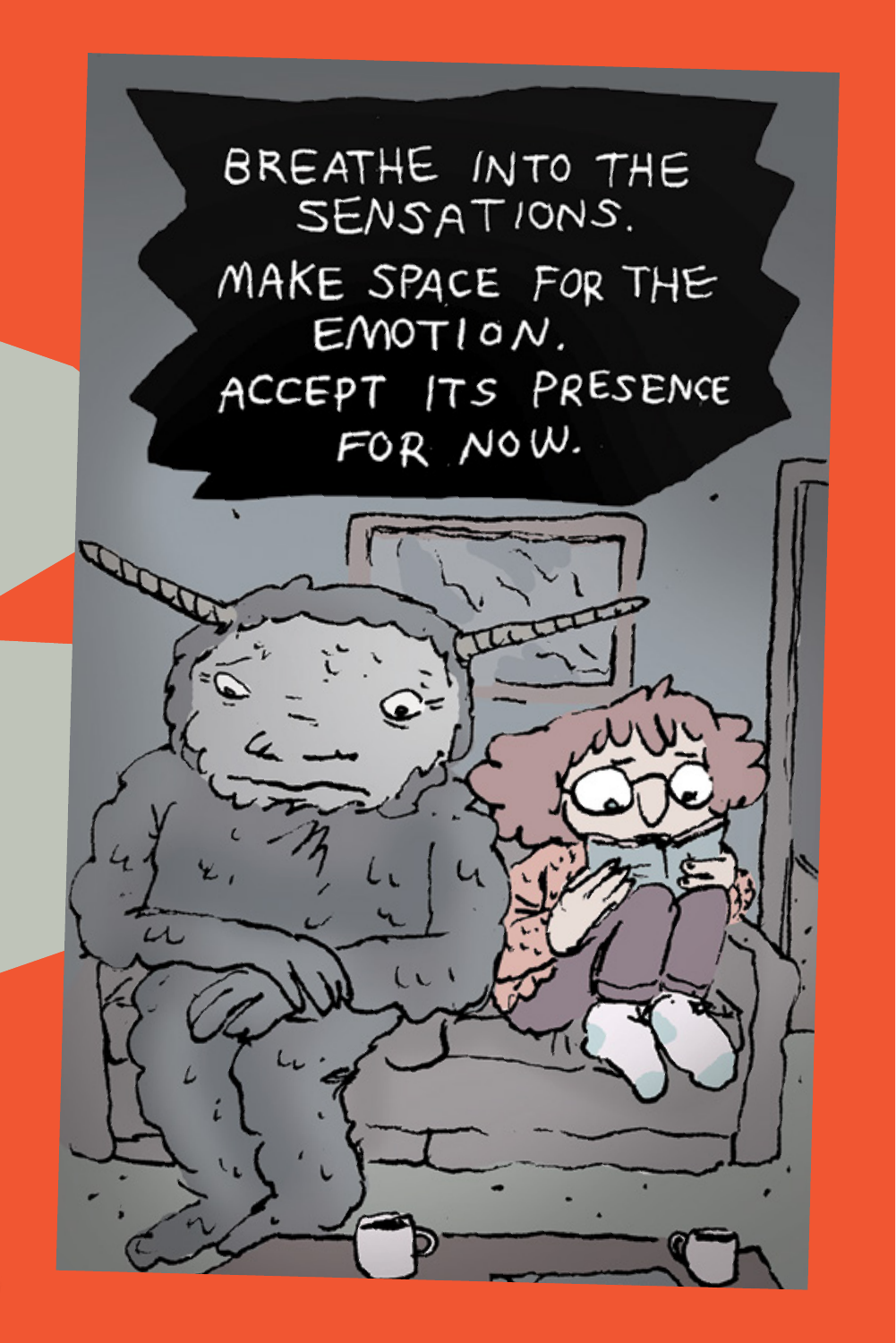#### **ONLINE THERAPY THAT IS MEANINGFUL AND INSPIRING**

MOST therapy is based on the latest scientific research. Work through it at your own pace, with support when you need it.

## **FIND AND KEEP STRATEGIES THAT WORK FOR YOU**

Your Toolkit is a collection of tips, tricks and strategies collected by you as you work through the therapy. They're the things you love, the things you know work for you.

#### **BE SUPPORTED WHEN YOU NEED IT**

MOST is available to people on the waitlist for face-to-face services, people currently using mental health services, and people who have finished regular therapy. On MOST you'll have an online clinician who helps you track your progress. They can also work with your regular face-to-face clinician (if you're currently seeing one).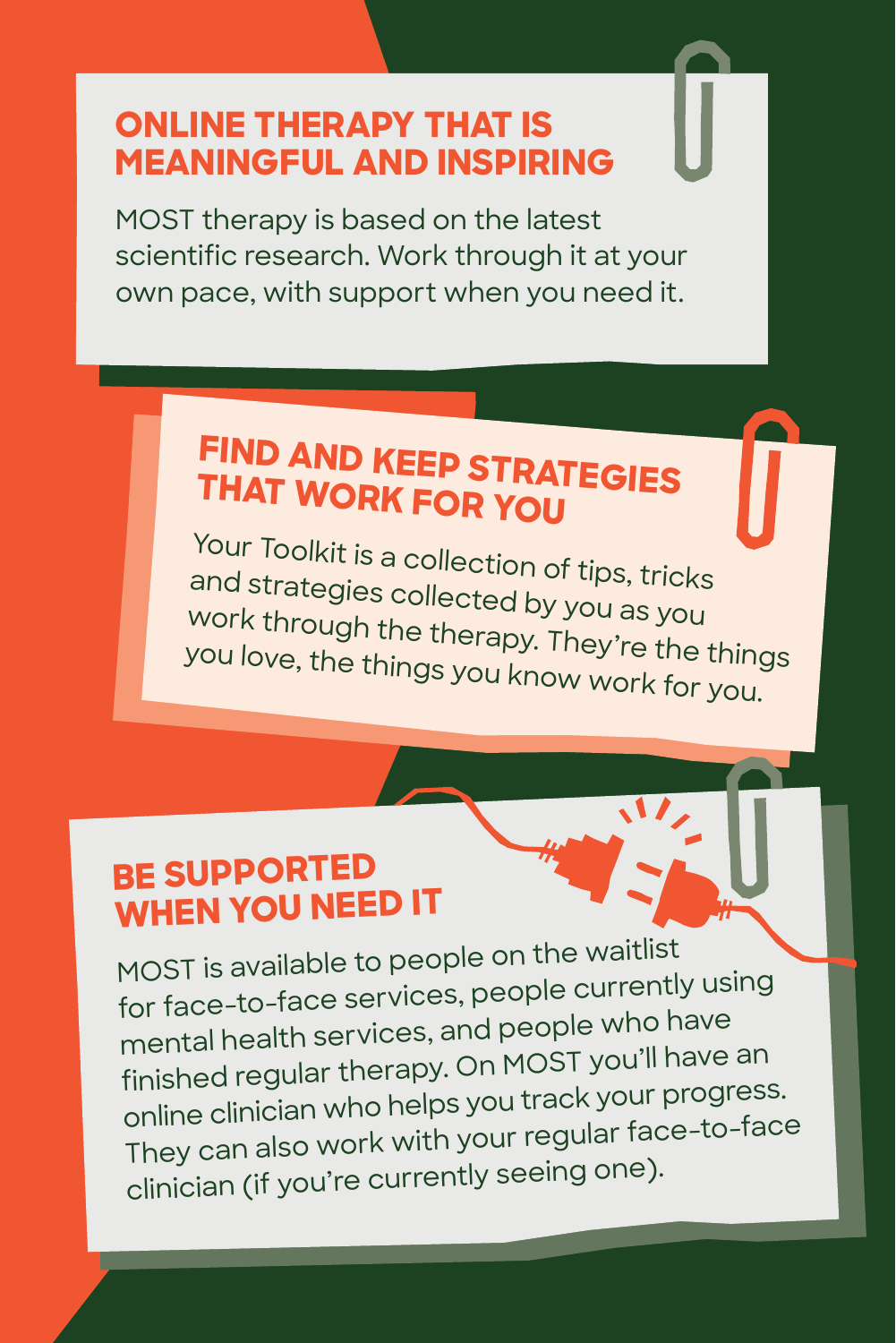## **SUPPORT ON YOUR TERMS**

MOST gives you a mental health program just for you, with hundreds of personalised, proven strategies to cope with difficult times and help you feel better. Get support from clinicians, peer workers, and even employment experts – and there's a safe online network to connect with, if you want to!

### **SIGN UP TO MOST**

**If you're aged between 15 and 25 ask your clinician about a referral to MOST.**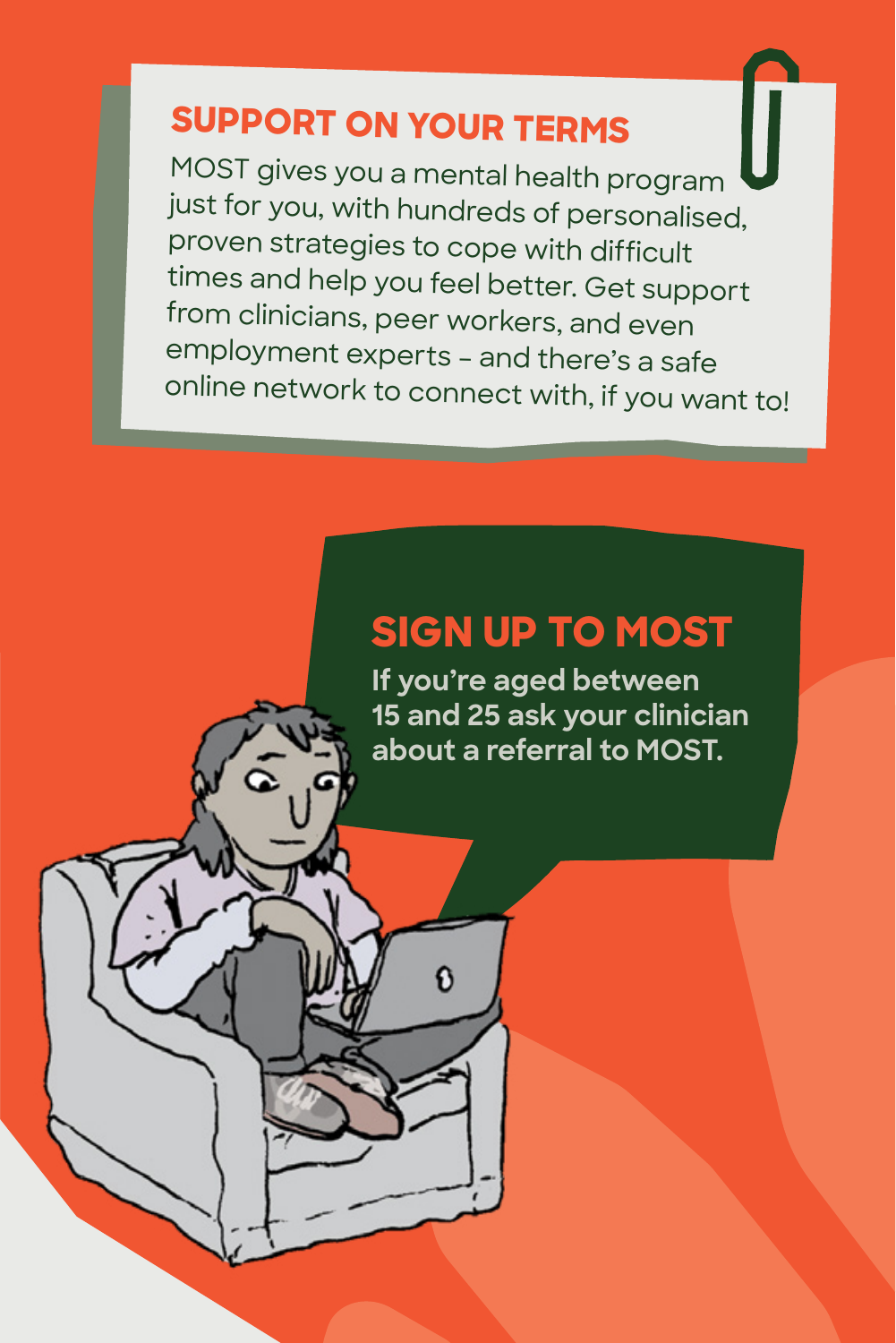